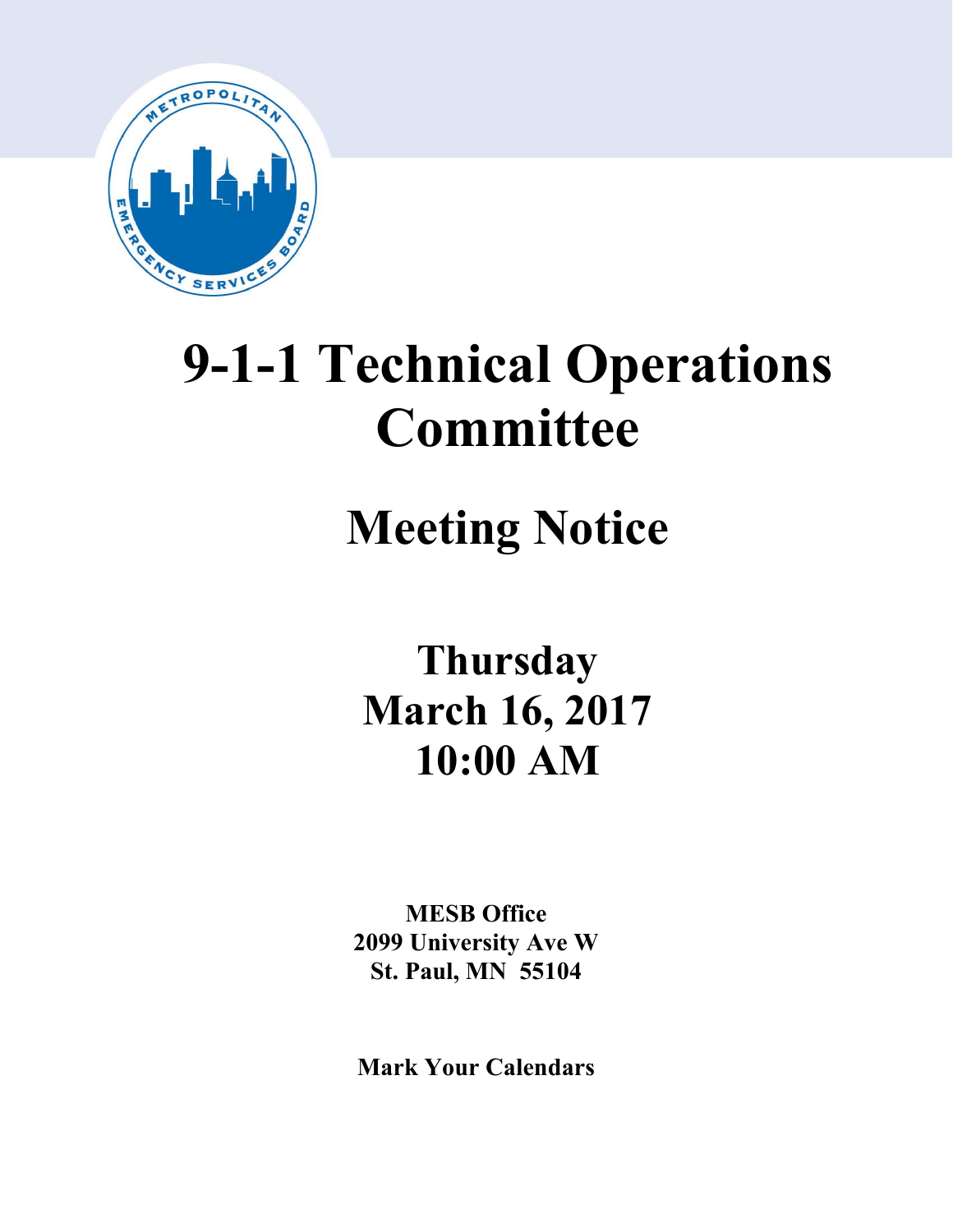

# **9-1-1 Technical Operations**

## **Metropolitan Emergency Services Board**

#### **9-1-1 Technical Operations Committee Tentative Agenda March 16, 2017**

- 1. Call to Order
- 2. Approval of Minutes / Agenda

#### 3. Action Items

- a. National Weather Service Standard Work Group Representative Appointment
- b. FCC Mandated Service Provider PSAP Notification

### 4. Unfinished Business

- a. Next Generation 9-1-1
	- i. Text-to-9-1-1 implementation
	- ii. Firewall implementation
- b. PSAP Operations Round Table Work Group
	- i. Designated Regional Text-to-9-1-1 Call Handling Procedures
	- ii. Training Standard Implementation Guide
	- iii. Training Standard Skills Verification Process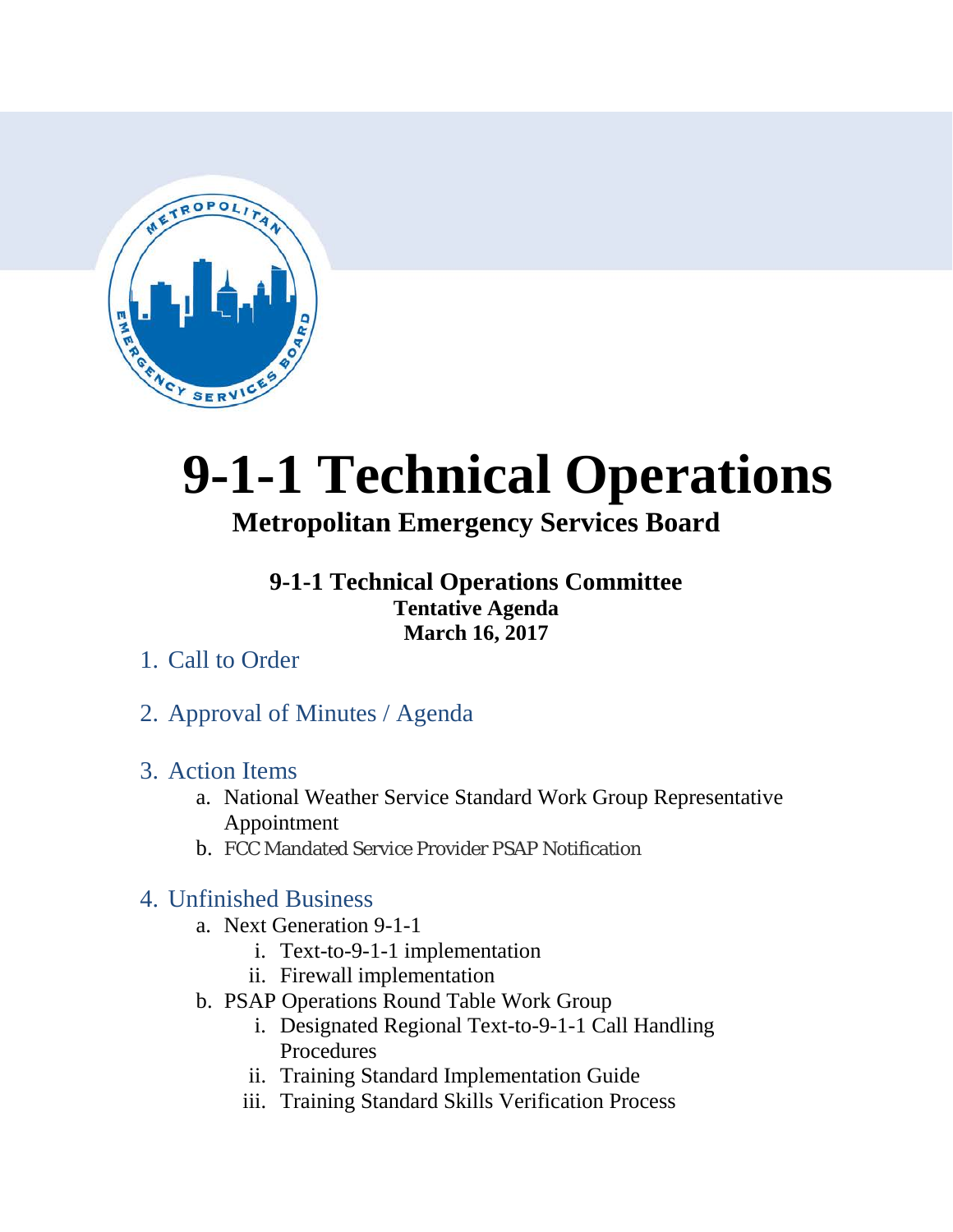- iv. Telecommunicator Training Curriculum Development Grant Request
	- *1.* Project Definition / RFP Preparation
- c. PSAP Notification Process
	- i. Emergency Alert Email Address for Each Metro PSAP

#### 5. Pending Business

- a. Implementation of Non-dialable 9-1-1 Routing Numbers i. Who would this adversely affect?
- b. GIS Address Point Layer Development Grant Request (Update)
- c. ESInet Security (Firewall) Grant
	- i. Sub-grant agreements with the PSAPs
- d. CAD-to-CAD Interoperability Grant Request
	- i. Project Definition / RFP Preparation

#### 6. Reports

- a. Wireless
	- i. Wireless Work Group
- b. GIS Issues (see attached)
- c. Data Issues (see attached)
- **7.** Adjourn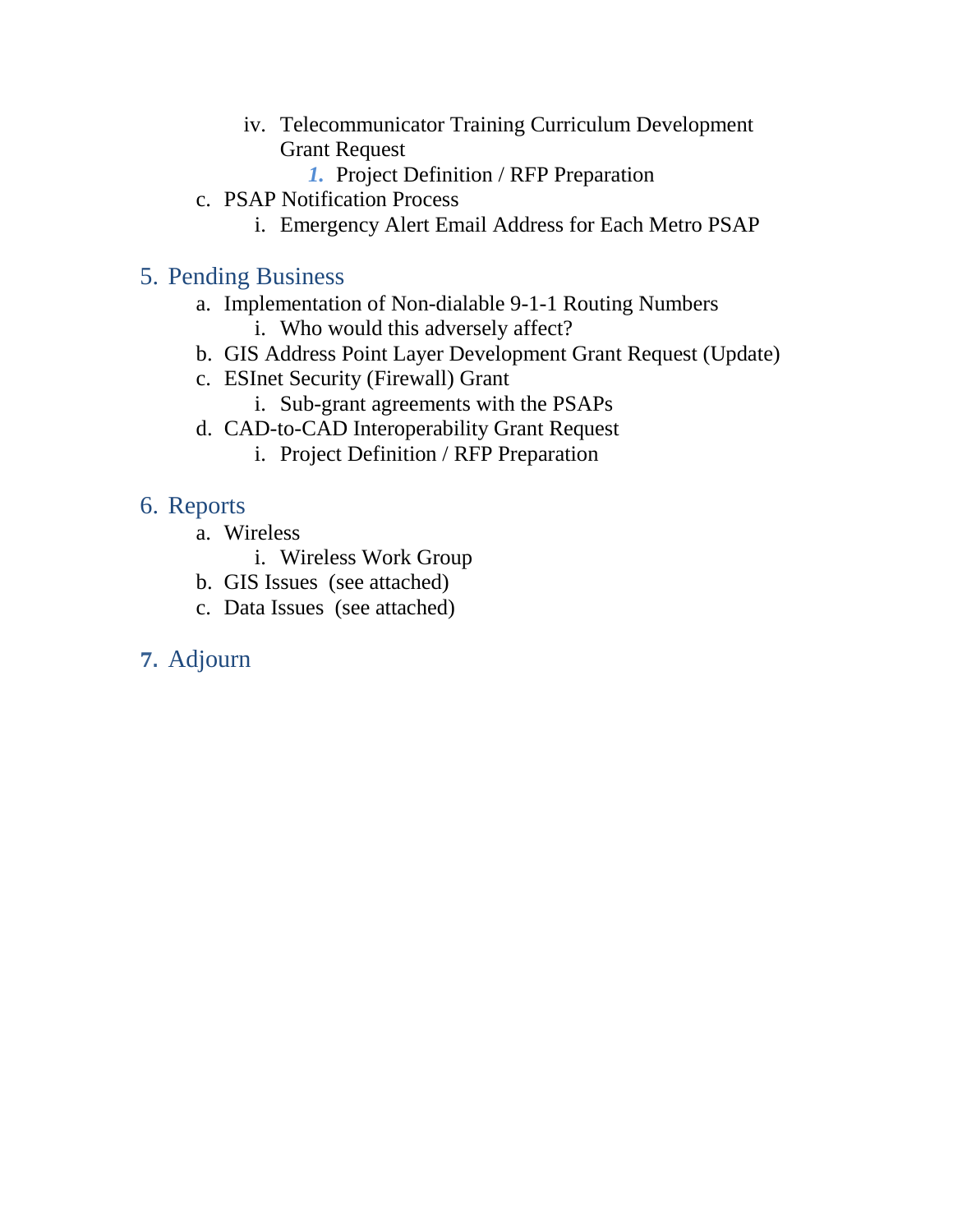#### **Metropolitan Emergency Services Board**

#### **9-1-1 Technical Operations Committee Draft Meeting Minutes February 16, 2017**

#### **Committee Members**

|   | Nancie Pass, Ramsey (Chair)   | X | Kathy Hughes, Hennepin       |
|---|-------------------------------|---|------------------------------|
| X | Bob Dowd, Isanti (Vice-Chair) |   | Lisa Lovering, Isanti        |
| X | Val Sprynczynatyk, Anoka      | X | Heather Hunt, Minneapolis    |
|   | Mike Utecht, Bloomington PD   | X | Jonathan Rasch, Ramsey       |
| X | Tim Walsh, Carver             | Χ | Angie Iverson, Scott         |
| X | Jon Eckel, Chisago            | X | Darlene Pankonie, Washington |
| X | Cheryl Pritzlaff, Dakota      |   | Doug Anschutz, Washington    |
|   | Troy Ruby, Dakota             |   |                              |

#### **Alternates**

| Susan Bowler, Carver |   | Kyle Blum, Anoka                 |
|----------------------|---|----------------------------------|
| Tom Folie, Dakota    | X | Christine McPherson, Minneapolis |
| Vicki Nelson, Dakota |   | Denise O'Leary, Ramsey           |
| Deb Paige, Carver    |   | Bob Shogren, Isanti              |
| Jill Martens, Scott  |   | Jeff Schlumpberger, Hennepin     |

#### **Others Attending**

Pete Eggimann, MESB Jake Jacobson, CenturyLink Martha Ziese, MESB Matthew Hoffer, CenturyLink Marcia Broman, MESB Jill Rohret, MESB Troy Tretter, MESB Kay Simons, MESB Lauren Petersen, MAC Scott Wosje, NBS Joe Fick, Airbus Victoria Peckman, Allina EMS Georgia Bohl, Airbus

Scott Haas, Scott Co. Tony Martin, Edina Chris Kummer, MAC Frank Jarman, Solacom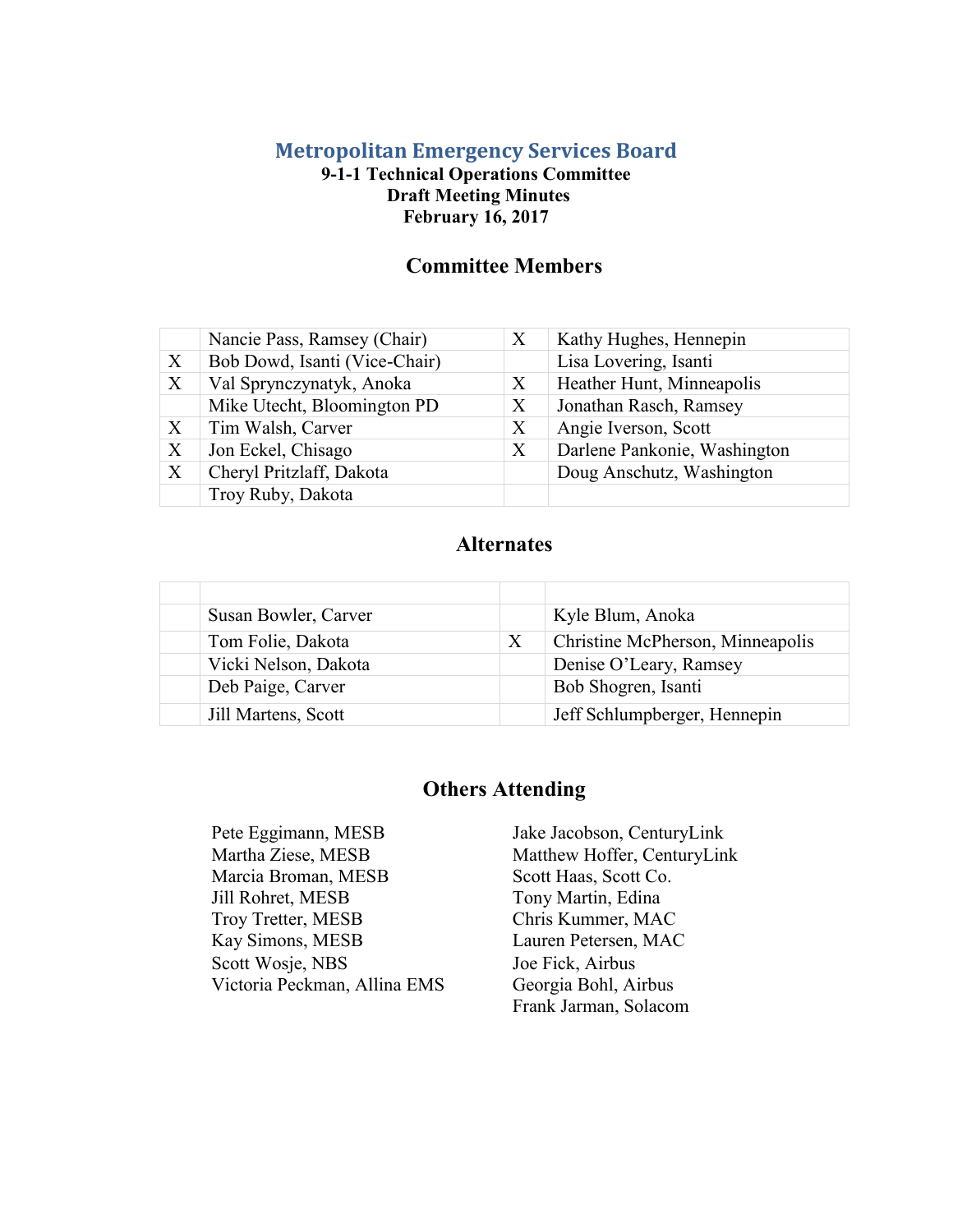## 1. Call to Order

Bob Dowd called the meeting to order at 10:03. Bob asked those in attendance to introduce themselves.

## 2. Approval of Minutes / Agenda

Bob asked for a motion to approve the draft January 19 minutes if there were no corrections or additions.

*Motion to approve the draft January 19, 2017 Minutes as distributed. (Hughes / Sprynczynatyk) Approved*

*Motion to approve the agenda for today's meeting. (Hughes / Sprynczynatyk) Approved*

#### 3. Action Items

#### a. CAD-to-CAD Interoperability Grant Request

Pete Eggimann reported to the committee that it appeared likely that the region would be funded on all three of the grant requests submitted. A handout was provided to the committee that contained the three project descriptions. It was noted that the GIS Address Point Layer Development grant request was part of the ongoing GIS / MSAG synchronization project and could proceed without any more significant committee involvement. The CAD and Training projects will need additional committee input to help develop RFPs for both projects. Bob asked the committee how they wanted to proceed. After some discussion, it was decided to utilize the participants who worked on the initial grant requests plus Vikki Peckman and Lauren Petersen who both have worked extensively on CAD systems that support multiple agencies. *Motion to utilize the participants identified by the committee (Pankonie / Eckel Approved.*

b. Telecommunicator Training Curriculum Development Grant Request *Motion made to designate the PSAP Roundtable work group that helped develop the minimum training standard be asked to help develop the project information necessary to prepare an RFP. (Pankonie / Sprynczynatyk) Approved.*

#### 4. Unfinished Business

#### a. Next Generation 9-1-1

#### i. Text-to-9-1-1 Implementation

Pete told the committee there was a handout update from ECN on the Text to 9-1-1 implementation progress. Additionally, there was clarification yesterday from CenturyLink and West that the West Text Control Center (TCC) is connected to the ESInet. However, a need remains for ESInet configuration work as each individual PSAP becomes enabled to receive text messages. ECN has started work on a draft MOU that can be used between the designated regional text PSAP and the other PSAPs in the region for whom the regional PSAP takes text messages. All of the PSAPs in each region will be part of the MOU initially, and as individual PSAPs are able to take their own texts they will be removed. The suggested sunset clause for the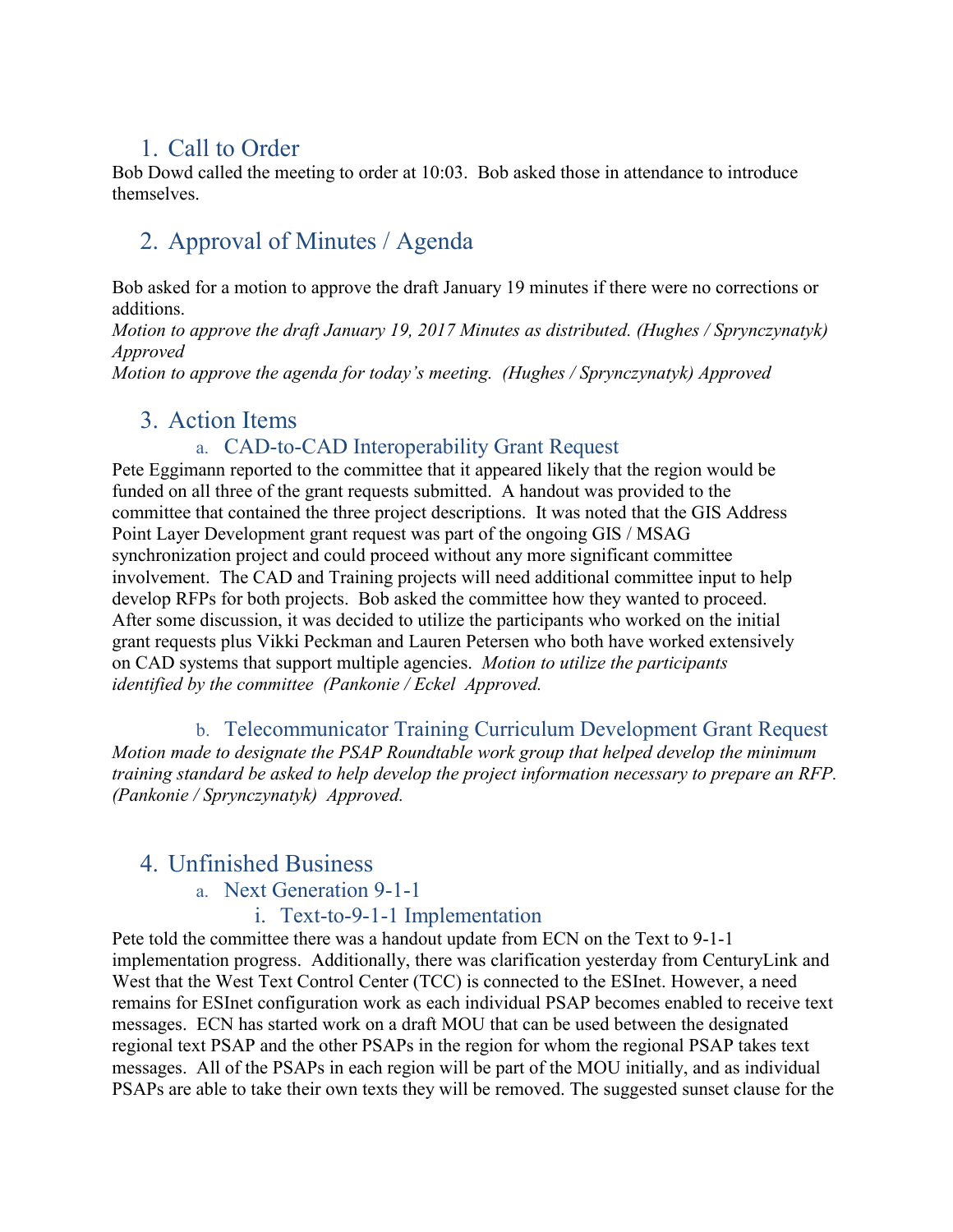regional PSAPs to act on behalf of other PSAPs is December 31, 2018. After the sunset clause date a PSAP that was still unable to take their own text messages would be expected to enter in to their own service agreement with another PSAP that has text capability.

#### 1. PSAP Liability Question

Jill advised the committee that after some research, including working with a member of the Washington Co. Attorney's Office, there doesn't appear to be any specific language in statute providing immunity to telecommunicators, other than a provision that covers the provision of medical pre-arrival direction. The MESB is working with ECN and representatives from the telecommunications industry on updating the language in the 9-1-1 statute to more accurately reflect today's technology. As part of that effort there is draft language that would define a 9-1-1 request for service to include text messaging, and not be limited to just voice calls. Jill said the MESB could work with the MN Sheriff's Association if more liability protection language in statute was needed.

#### ii. Firewall Implementation

The State has been working on draft language to include in a document titled, "State of Minnesota Session Initiation Protocol (SIP) Enablement Guidelines for PSAPs". The current draft was provided to the committee in the meeting materials. The document primarily focuses on the firewall implementation and configuration. Converting the ESInet connection at the PSAP away from the analog legacy PSAP gateways and toward end-to-end IP-based connectivity utilizing SIP is part of the transition plan to support NG9-1-1. Pete told the committee members that he believed the draft guidelines document could become an attachment to the ECN NG9-1-1 Strategic Implementation Plan. A concern was raised about the level of technical detail in the current draft of the guidelines document, especially if the intent was for the document to be publicly available. Pete told the group that ECN was willing to take editing suggestions until March 11. Pete will make draft edits to the document to address the concerns the committee raised and then send the new draft back to the committee members for their review and input before sending the final draft to ECN on the 11th.

#### b. PSAP Operations Roundtable Work Group

#### i. Designated Regional Text-to-911 PSAP Call Handling Procedure

Chris Kummer reported for Heidi Hieserich that the work group got together last week. There were representatives from Anoka, Airport, Allina, U of M, Dakota, Carver, Hennepin, Ramsey, Scott. Dustin Leslie and Kathy Anderson from ECN also attended. The group tried to identify the steps in the process from the time the caller sends the initial text to the time the PSAP serving the caller's location initiates a response. This process identified some questions the group could not answer. Dustin said he would take the list of questions back to Dana and work with her to get the answers. The group is scheduled to meet two more times with the goal of having a draft standard for the March TOC meeting.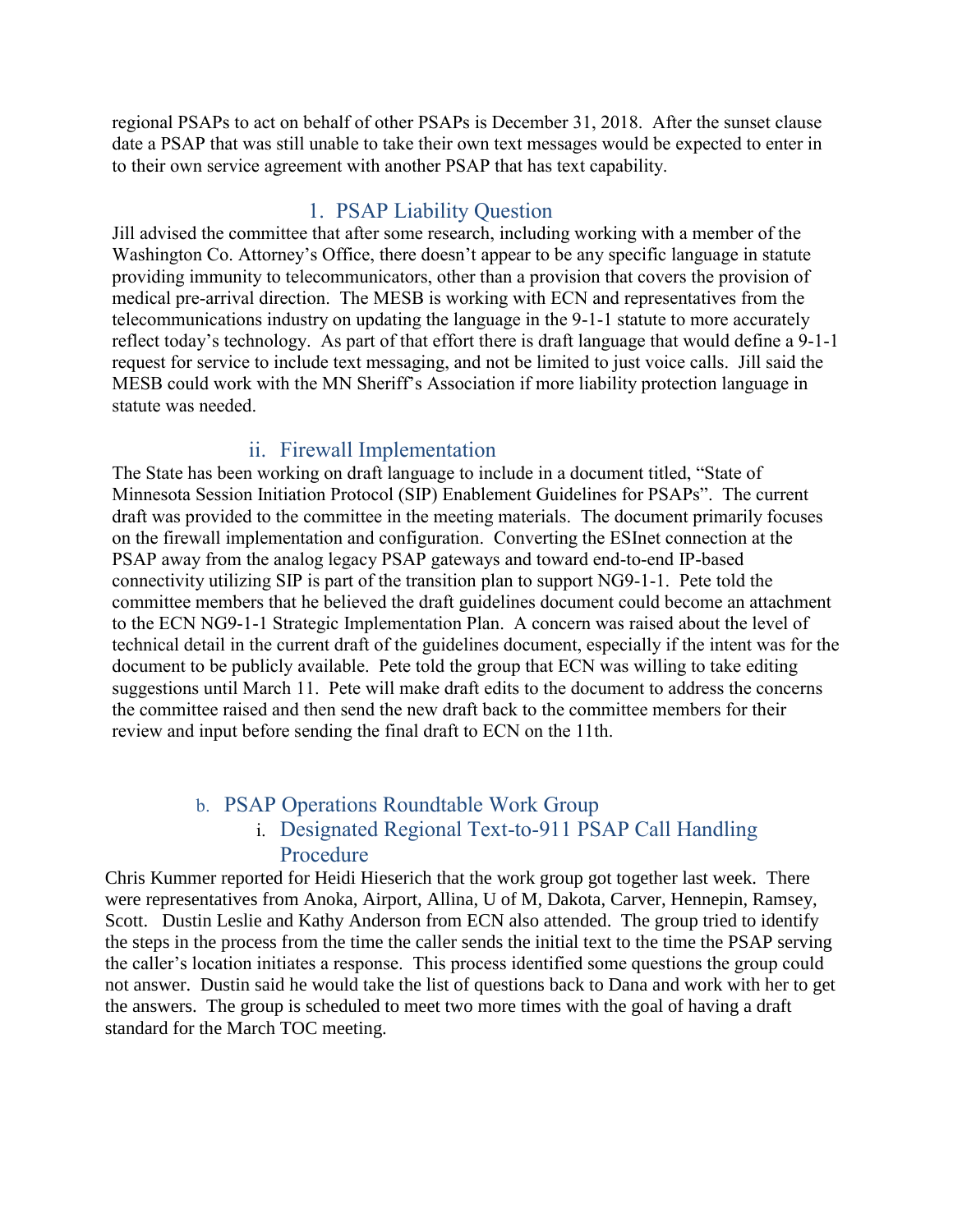Subsequent to the work group meeting, CenturyLink and a West sales representative, Donna Pair, met with Chris's team at the Airport and did a live demonstration for them on how the VIPER handles text messaging on the workstations.

ii. Training Standard Implementation Guide This work group with representatives from five PSAPs has begun meeting.

#### iii. Training Standard Skills Verification Process

This will be worked after the Implementation Guide work is complete.

#### c. PSAP Notification Process

#### i. Emergency Alert E-mail Address for Each Metro PSAP

Pete told the committee that he had collected 15 of the 24x7, on-duty email addresses so far, and would follow up with the PSAPs that had not responded yet. He asked the group if they wanted these email addresses shared with the carriers and other service providers to be used to notify the PSAPs of a problem in the carrier or service provider network. The consensus from the committee members was that the email addresses should not be shared. The group felt the onduty email addresses should only be used by the 911 service provider in the event of a major 911 system outage, or by the designated regional text-to-911 PSAP to share text message information with the PSAP having jurisdiction for the incident being reported.

#### 5. Pending Business

#### a. Implementation of Non-Dialable 9-1-1 Routing Numbers i. Who Would Be Adversely Affected?

Pete explained that the Red River PSAP has been receiving robo marketing calls on their 9-1-1 sessions. CenturyLink, ND 9-1-1, and ECN are continuing to investigate. There are dialable 10 digit telephone numbers associated with each PSAP's 9-1-1 sessions, and these robo calls may be coming into the system because the marketing computer systems are dialing the 10-digit routing numbers. Pete asked the committee members if any of them were aware of legitimate uses of the 10-digit routing numbers, and what would be affected if the routing numbers were replaced with non-dialable numbers. Jon told the committee that he thought the Wisconsin PSAPs were using those numbers to transfer calls to the MN PSAPs so the transferred calls would come into the MN PSAPs on 911 trunks, but without ANI/ALI. Joe Fick thought that some greater MN PSAPs may have their 9-1-1 answering equipment set up to transfer calls to neighboring PSAPs using the routing numbers rather than transfer through the 9-1-1 system. Joe acknowledged that those systems may have been updated since he had any experience with them, but it should probably still be checked. This will continue to be investigated before any changes are made.

#### b. GIS Address Point Layer Development Grant Request (Update)

Jill advised the committee that the grant proposals for Address Point Layer Development for Washington and Isanti Counties are moving forward. Troy will be the point of contact for the MESB for grant acceptance and administration. Troy will be working through the administrative process with the State, Washington, and Isanti County in the coming months. Marcia advised that it is anticipated that Washington County will be managing the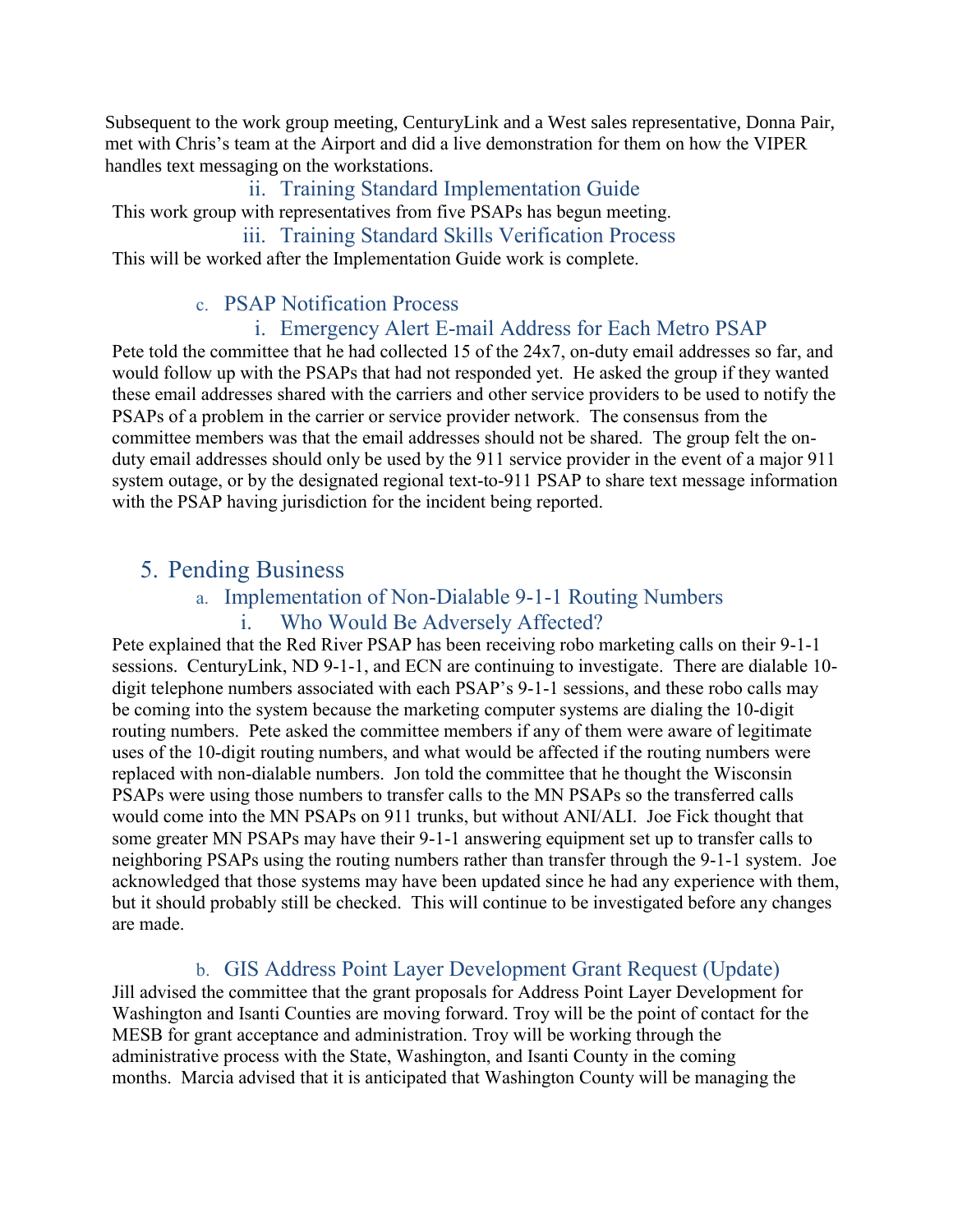GIS address point development themselves and will be hiring interns to do the work. Isanti County, however, will be using MnGeo to develop their address point layer.

#### c. ESInet Security (Firewall) Grant

#### i. Sub-Grant Agreements with the PSAPs

Jill advised the committee members that even though ECN was going to manage the purchase, installation, and management of the firewalls, sub-agreements will be needed between each of the PSAPs and the MESB, acting as the grant administrator for the metro PSAPs.

#### 6. Reports

#### a. Wireless Issues (written report attached)

(No questions or additions regarding the written report from the committee)

#### b. GIS Issues (written report attached)

(No questions or additions regarding the written report from the committee)

#### c. Data Issues (written report attached)

(No questions or additions regarding the written report from the committee)

*Call to adjourn (Hunt / Pankonie)*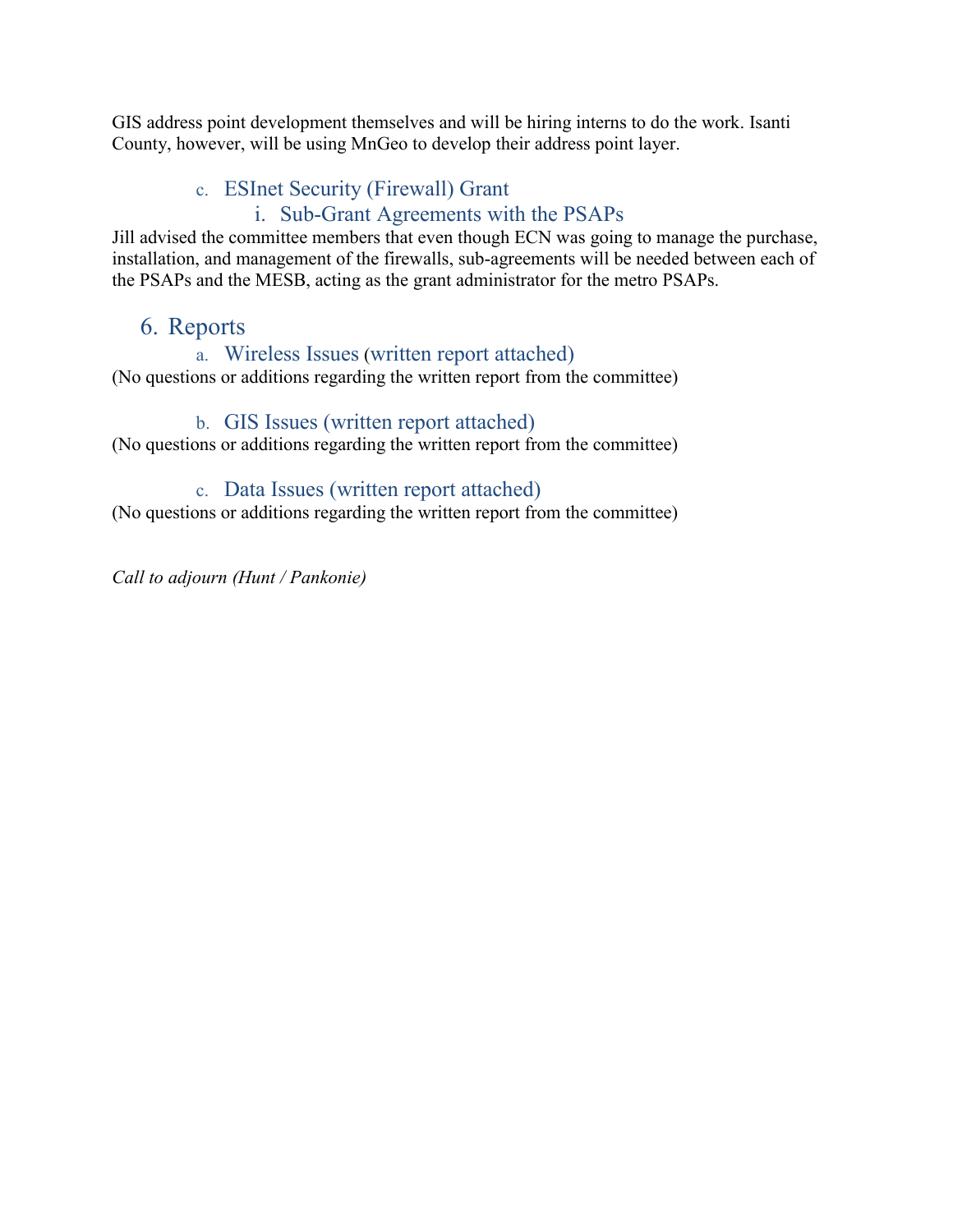| Summary of 9-1-1/GIS Data Preparation for NG9-1-1 (as of March 1, 2017) |                                |                                 |                                   |                          |                        |                                  |                        |                                                               |                                                 |                 |                                               |
|-------------------------------------------------------------------------|--------------------------------|---------------------------------|-----------------------------------|--------------------------|------------------------|----------------------------------|------------------------|---------------------------------------------------------------|-------------------------------------------------|-----------------|-----------------------------------------------|
|                                                                         | 9-1-1/GIS Data Synchronization |                                 |                                   |                          |                        | <b>GIS Integration</b>           |                        |                                                               |                                                 |                 |                                               |
| <b>PSAP</b>                                                             | ESZ<br>Validations             | Response<br>Area<br>Validations | <b>Street Name</b><br>Validations | Postalize<br><b>MSAG</b> | Address<br>Validations | <b>Address ESN</b><br>Validation | Regional<br>Centerline | Integration to Integration to<br><b>Regional ESZ</b><br>Layer | Integration to<br>Regional<br>Address<br>Points | <b>GIS MSAG</b> | Integration to<br>Statewide SIF<br>& ECRF/LVF |
| Airport                                                                 | complete                       | na                              | complete                          | complete                 | active                 | not started                      | active                 | active                                                        | not started                                     | not started     | not started                                   |
| Anoka                                                                   | complete                       | complete                        | complete                          | complete                 | active                 | active                           | active                 | active                                                        | not started                                     | active          | not started                                   |
| Bloomington                                                             | complete                       | na                              | complete                          | complete                 | active                 | not started                      | active                 | active                                                        | not started                                     | not started     | not started                                   |
| Carver                                                                  | complete                       | complete                        | complete                          | complete                 | active                 | not started                      | active                 | active                                                        | not started                                     | not started     | not started                                   |
| Chisago                                                                 | complete                       | complete                        | complete                          | complete                 | complete               | not started                      | active                 | active                                                        | not started                                     | active          | not started                                   |
| Dakota                                                                  | complete                       | complete                        | complete                          | complete                 | complete               | active                           | active                 | active                                                        | not started                                     | not started     | not started                                   |
| <b>Eden Prairie</b>                                                     | complete                       | na                              | complete                          | complete                 | active                 | not started                      | active                 | active                                                        | not started                                     | not started     | not started                                   |
| Edina                                                                   | complete                       | complete                        | complete                          | complete                 | active                 | not started                      | active                 | active                                                        | not started                                     | not started     | not started                                   |
| Ft Snelling/Airbase                                                     | active                         | not started                     | na                                | complete                 | na                     | not started                      | active                 | active                                                        | not started                                     | not started     | not started                                   |
| <b>Hennepin Sheriff</b>                                                 | complete                       | not started                     | complete                          | complete                 | active                 | not started                      | active                 | active                                                        | not started                                     | not started     | not started                                   |
| Hopkins (closed)                                                        | complete                       | na                              | complete                          | na                       | complete               | na                               | na                     | na                                                            | na                                              | na              | na                                            |
| Isanti                                                                  | complete                       | not started                     | complete                          | complete                 | active                 | not started                      | active                 | active                                                        | not started                                     | not started     | not started                                   |
| Minneapolis                                                             | active                         | not started                     | active                            | complete                 | not started            | not started                      | active                 | active                                                        | not started                                     | not started     | not started                                   |
| Minnetonka                                                              | complete                       | complete                        | complete                          | complete                 | complete               | not started                      | active                 | active                                                        | not started                                     | not started     | not started                                   |
| Ramsey                                                                  | complete                       | active                          | complete                          | complete                 | complete               | active                           | active                 | active                                                        | not started                                     | not started     | not started                                   |
| Richfield (closed)                                                      | complete                       | na                              | complete                          | na                       | complete               | na                               | na                     | na                                                            | na                                              | na              | na                                            |
| Scott                                                                   | complete                       | active                          | complete                          | complete                 | active                 | not started                      | active                 | active                                                        | not started                                     | not started     | not started                                   |
| <b>St Louis Park</b>                                                    | complete                       | na                              | complete                          | complete                 | complete               | not started                      | active                 | active                                                        | not started                                     | not started     | not started                                   |
| U of M                                                                  | active                         | na                              | active                            | complete                 | not started            | not started                      | active                 | active                                                        | not started                                     | not started     | not started                                   |
| Washington                                                              | active                         | not started                     | complete                          | complete                 | active                 | not started                      | active                 | active                                                        | not started                                     | not started     | not started                                   |
| White Bear Lake                                                         | complete                       | na                              | complete                          | complete                 | complete               | not started                      | active                 | active                                                        | not started                                     | not started     | not started                                   |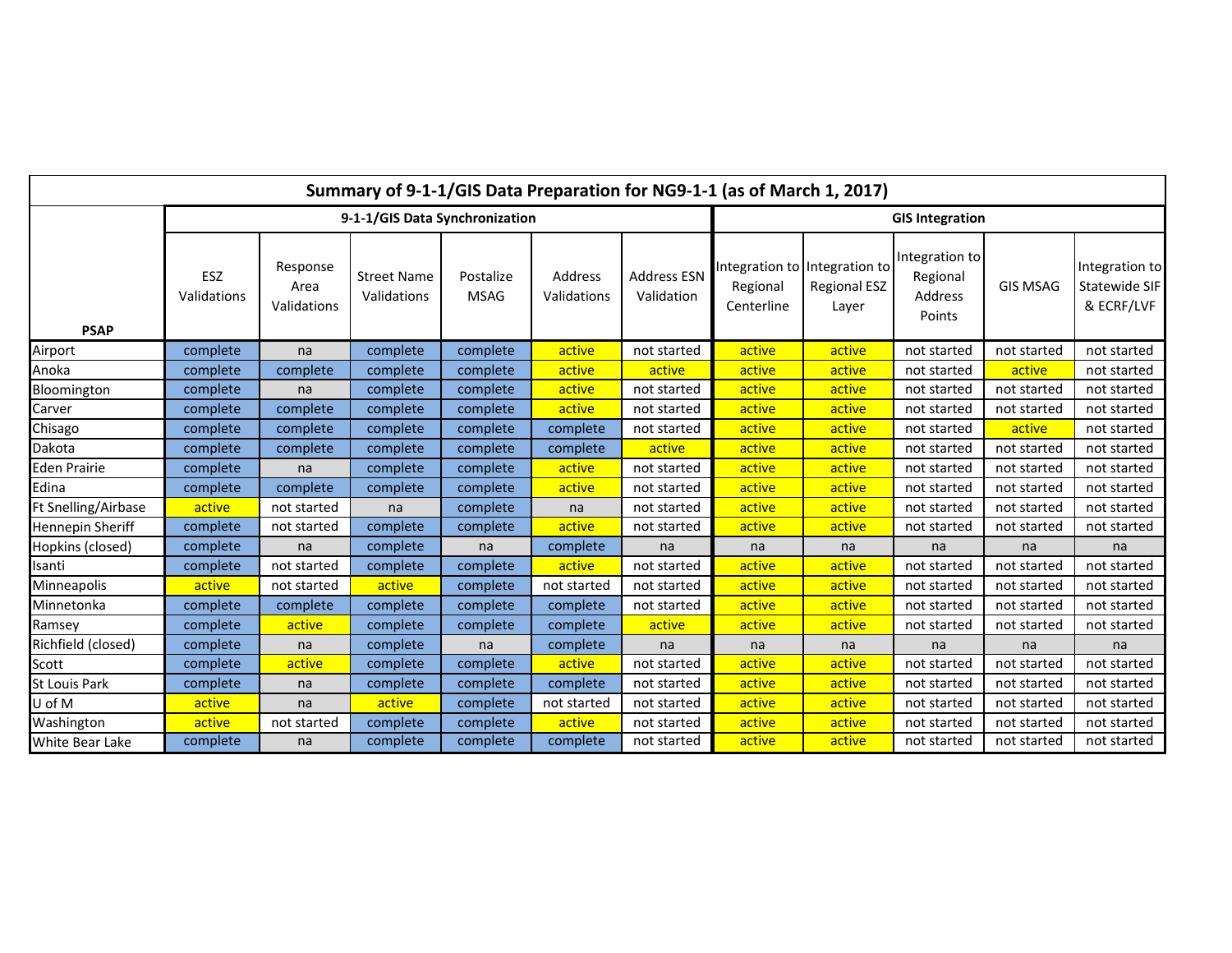# Technical Operations Committee *9-1-1 Database Update – 3/16/2017*

Metropolitan Emergency Services Board

2099 University Avenue St. Paul, MN 55102 Web: www.mn-mesb.org

- 1. MSAG/GIS Synchronization Project work continues throughout the metro area with most PSAP areas actively involved.
	- a. Attached is a high-level summary of the data synchronization activity by PSAP that is currently underway in the metro area.
	- b. Highlights:
		- i. The Airport PSAP has provided MESB with their updated GIS data, which MESB reviewed. Given a handful of minor corrections, the PSAP will have completed their address validation phase. MESB will then coordinate a meeting between the Airport and Hennepin Co. GIS to discuss the integration of Airport data to the county datasets.
		- ii. Anoka County PSAP has transitioned their "live" MSAG for four communities to match their county centerline. Anoka County GIS is continuing to work on building out their address points.
		- iii. Bloomington PSAP and City GIS department continue to work on resolving their ALI geocoding errors.
		- iv. Carver County MSAG and ALI changes are nearly complete in 911NET. A new ALI extract will be pulled in the next month to provide updated ALI geocoding results to the PSAP and County GIS department.
		- v. Chisago County reports they are nearly 75% complete with adding address points or updating ALI for their remaining ALI geocoding address errors.
		- vi. Dakota County GIS is working on the remaining errors from the Address ESN/ESZ assignment validation.
		- vii. Eden Prairie is complete with ALI geocoding error resolution to their City GIS data. A list of changes needed in the Hennepin Co. GIS data is being prepared.
		- viii. Edina is working on resolving their ALI geocoding errors.
			- ix. Hennepin Co Sheriff's Office previously resolved their ALI geocoding errors and their County GIS department in process of making the necessary corrections to the county centerline and address points. When they are complete, MESB will re-run ALI geocoding for HCSO.
			- x. Isanti County's centerline has been edgematched into its MESB neighboring county centerlines and migrated to the MRCC schema. Final checks are being run on the public safety attributes in Isanti's new MRCC centerline. This centerline will be provided back to Geocomm, the Sheriff's Office GIS vendor, for maintenance. Isanti County will gain address point development assistance as part of the State grant and will be using MnGeo to perform the address point layer buildout under that grant.